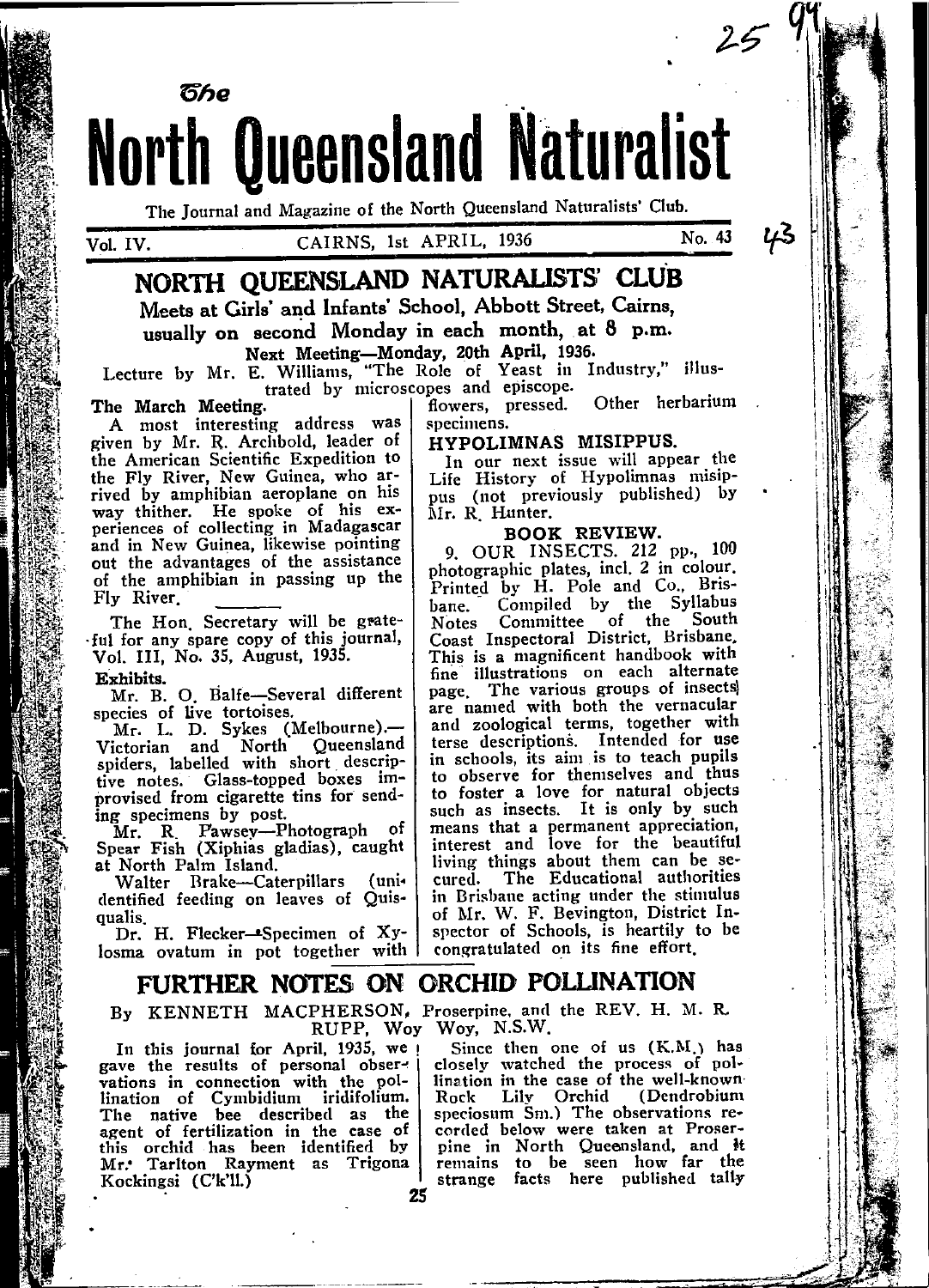#### THE NORTH OUEENSLAND NATURALIST

with those observed by other naturalists in different areas. D. speciosum has an extensive range along the coastal belt of the whole of Eastern Australia, from the far north of Oueensland to the county of Croajingolong, in Victoria. Fitzgerald<br>expressed the opinion that not more than one flower in a thousand of D. speciosum sets a capsule in New South Wales. (Quoted by Darwin, "Fertilization of Orchids," p. 281).

In the course of the Proserpine observations, the bee named above in connection with Cymbidium iridifolium, together with an allied species (T symei, Raym.), was found to visit the flowers of the Rock Orchid freely, but it was definitely established that these bees refuse to act as the agents of fertilization! This is the more remarkable in that T. Kockingsi at least displays no such unwillingness in the case of Cymbidium iridifolium.

On August 26, 1935, a careful watch was kept on the Dendrob flowers. The labellum of D. speciosum is loosely articulate on the foot of the column. A number of the little bees named above were observed to visit the flowers. In no instance were any pollen-masses seen adhering to their backs at this stage. As soon as they entered the flowers, the bees appeared to realise that their visit was fruitless, for they immediately endeavoured to escape. As in the case of Cymbidium, however, the labellum at once imprisoned them against the column. Their struggles were considerable, but they were set free by breaking the anther-sac, and pollen-masses immediately adhered to their backs. When they emerged they seemed to be in considerable distress, and unable to fly. They

spent some time in cleaning themselves, and it was observed that they deliberately got rid of the pollenmasses before they finally flew away, not to return. The observer formed the opinion that the initial inability to fly was caused by the sticky secretion of the stigmatic plate.

The Dendrob flowers were still kept under close observation. Three days later, two individuals of a larger species of bee (Euryglossa subsericea. Chis.) were noticed hovering about, and both entered flowers. Like the Trigonas, they prepared to leave again almost at once, but being larger and stronger they quickly burst the anther-sacs and emerged with pollen-masses. They made no effort to remove these, but at once proceeded to visit other flowers, where pollen was deposited by them on the stigmatic plate. One specimen was then captured for the purposes of identification. It was observed that soon after the breaking of the anther-sac, the labellum loses all traces of irritability.

A slight element of mystery remains. The visit paid by Euryglossa is not appreciably longer than that of the two species of Trigona. Yet in the former case it would appear that there must be some reward, for the bee at once proceeds to visit other flowers: while the visit has such distressing results for the smaller bees, that they refuse any further business with the Rock Orchid. What is the explanation? $H^*$ the smaller bees, wherever they exist, are habitually misled to a first and only experiment on Rock Orchid flowers, the fact may conceivably have some bearing on the scanty production of capsules by D. speciosum.

Flinders R. (Froggatt), Mitchell

R. (Blakely), Forsayth (Blake-

ly), Chillagoe (Blakely), Alma-<br>den (Blakely), Crovdon (Blake-

var. acuminata, Maiden. Yar-

(Blakely).

- Ch.

Cairns

Towers (Blakely)

row. 10, 11.

## CENSUS OF NORTH QUEENSLAND PLANTS (Continued)

 $\mathbf{I} \mathbf{y}$ ),

(Figures after plants indicate flowering months)

#### Eucalyptus.

- pallidifolia, F.v.M. Mountain White Gum. 2.3.
- Nr. Cloncurry (Blakely), Cloncurry R. (Blakely), Flinders R. (Blake- $1v$
- camaldulensis, Dehm. Murray Red Gum. 4 to 6, 9 to 1.

26.

## THE NORTH QUEENSLAND NATURALIST

Etheridge R. (Blakely), Nr. Georgetown (Blakely), Stannary Hills (Blakely). exserta, F.v.M. Bendo. 11 to 2. Gilbert R. (F.v.M.), Flinders Gp. (Rich. and Hed.). umbellata (Gaertn.) Domin Forest Red Gum. 1 to 12. Endeavour R. (Blakely), Range Rd. (Flecker), Gadgarra (Kajewski), Atherton (Blakely), Herberton (Blakely), Palm I. (Herbert), Pt. Denison (Fitzalan). platyphylla, F.v.M. Wongola, 8 to 11. Is. of G. of Carp.  $(R.Br.)$ ,  $En \rightarrow$ deavour R. (Hill), Stannary Hills (Blakely), Atherton<br>(Blakely), Townsville (Blakely),<br>Burdekin (F.v.M.), Pt. Denison (Blakely). alba, Reinw. Timor White Gum. 5. Macarthur R. (F.M.B.), Palm I. (Herbert). resinifera, Sm. Red Mahogany, 11 to 9. Palmer R. (Roth). Daintree R. (Fitzalan), Rockingham - B. (Dall.), Head of Cape R. (Bow $man)$ . pellita, F.v.M. Large Fruited Red Mahogany. 5 to 12. Macalister Ra. (Blakely), Kuranda (Blakely), Range Rd. (Kajewski), Rockingham B. (Dall.) phoenicea, F.v.M. Ngainggar, 1 to G. of Carp. (Blakely). clavigera. Cunn. Apple Gum. 10, 11 Is. of G. of Carp. (R.Br.), Stannary Hills (Blakely). var. diffusa; Blakely and Jacobs, Carbeen Gum. 10, 11. Normanton (Blakely), Chillagoe (Blakely), Alma-den (Blakely), Stannary Hills (Blakely). var. Gilbertensis, Maiden and Blakely. Gilbert River Bloodwood. Gilbert R. (Blakely). Eucalyptus tesselaris, F.v.M. Carbeen, 1 to 12. Is. of G. of Carp. (R.Br.), Chillagoe (Blakely), Flinders R. (Blakely), Palmer R. (Roth), C. York (Swain), Palm I. (Herbert), Pt. Denison (Fitzalan).

setosa, Schau. Rough-leaved Bloodwood, 5, 6. Is. of G. of Carp. (R.Br.), Sweers I. (Henne), Normanton (Blakely), Croydon (Blakely), .Georgetown (Blakely). peltata, Benth. Rusty Jacket, 5, 6, -12 Gilbert R. (F.M.B.), Lynd R. (F.M.B), Einasleigh (Blakely), Alma-den (Blakely), Newcastle Ra. (Blakely), Cape R. (Blakely), Ch. Towers (F.M.B.). Ravenswood: Burdekin R.  $(F.M.B.).$ latifolia, F.M B. Round-leaved Bloodwood, 12 to 4. Is. of G. of Carp. (F.M.B.). gummifera (Gaertn.) Hochr. Bloodwood, 11 to 5 Mt. Mulligan (Flecker), C. York (F.M.B.), Cooktown (Roth), Cairns (Blakely), Atherton (Blakely), Russell R. (Blakely), Severin (Swain), Palm I (Herbert). Townsville (Blakely). terminalis, F.v.M., Kulcha. 2 to 6. Mornington I. (Macgregor), G.<br>of Carp. (Blakely), Mitchell R.<br>(Blakely), Walsh R. (Blakely), Croydon (Blakely), Georgetown (Blakely), Gilbert R. (Palmer), Carpentaria Dns (Crosbie), Alma-den (Blakely), Cloncurry (Palmer), Palm I. (Herbert), Townsville (Blakely), Proserpine (MacPherson). dichromophloia. F.v.M. Red-barked Bloodwood, 4, 5 Is. of G. of Carp. (R.Br.) citriodora, Hook. Lemon-scented Spotted Gum. 6, 7. Stannary Hills (Blakely), Irvinebank (Blakely), Mt. Garnet<br>(Blakely), Herberton (F.M.B.), Atherton (Swain), Ravenshoe (Swain), Pt. Denison (F.M.B.). tetradonta, F.v.M. Darwin Stringv Bark, 1, 7, 8. Normanton (Blakely), Norman<br>R. (Blakely), Little R. (Blakely), Gilbert R. (Blakely), Mitchell R. (Blakely), Walsh R. (Blakely), Stewart R. (Blakely), Coen R. (Blakely), Batavia R.  $(Roth)$ . Torelliana, F.v.M. Cadagai. 5 to

 $2_{\cdot}$ 

 $27<sub>2</sub>$